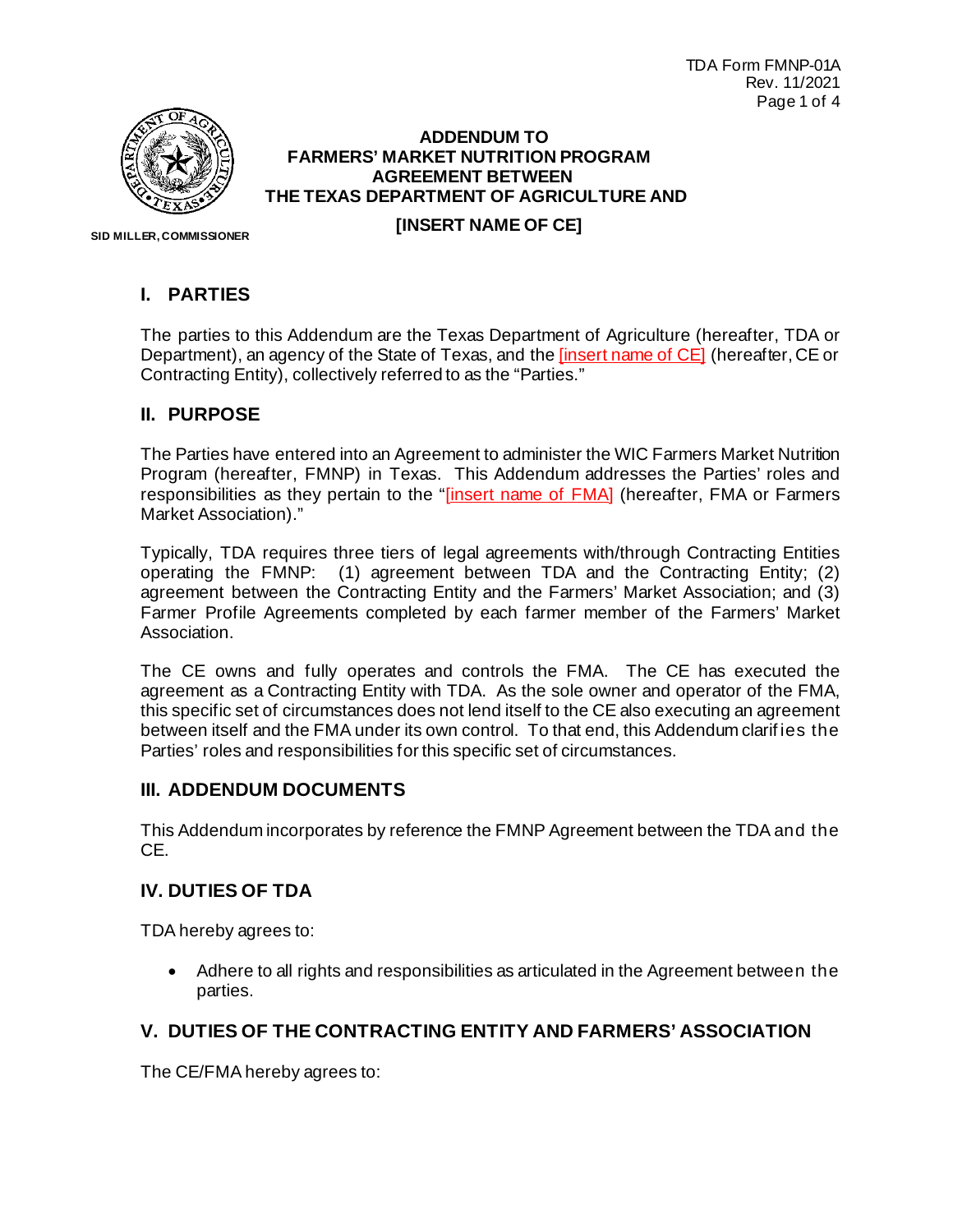- Adhere to all rights and responsibilities as articulated in the Agreement between TDA and CE;
- Process all valid FMNP vouchers upon proper submission of the State of Texas FMNP Purchase Voucher within thirty (30) days of CE's receipt of any voucher, with the exception of an absolute voucher filing deadline of December 15<sup>th</sup> of each Program Year. Vouchers are for a one-time benefit, numbered sequentially, issued in \$30.00 increments, and are to be issued to qualifying FMNP participants for redemption at qualifying farmers' markets. Vouchers are worth \$6.00 each and are issued in booklets with five (5) vouchers with a total value of \$30.00.
- Acknowledge that vouchers may be deemed invalid for payment for any of the following reasons:
	- $\circ$  Request for payment from CE to TDA is postmarked after December 15<sup>th</sup> of the applicable Program Year..
	- o Any required signatures are missing or any signatures and/or dates are missing or determined by TDA to be forged or improperly altered.
	- o The FMNP voucher has been accepted before or after the "Dates of Use" printed on the FMNP voucher.
	- o Unauthorized foods, non-food items, and/or cash have been issued in exchange for the FMNP voucher.
	- o The voucher is accepted for less than its \$6.00 value.
	- $\circ$  The FMNP vendor number is missing from the voucher, or determined by TDA to be forged or improperly altered.
- Train staff on FMNP requirements and offer training and technical assistance as needed.
- Ensure confidentiality of applicant and participant information and only share confidential applicant and participant information on a need to know basis for operation of the FMNP pursuant to the provisions of 7 CFR § 246.26.
- Comply with the Civil Rights and non-discrimination requirements of the USDA as codified in 7 CFR § 248.7; in particular, to ensure that no FMNP participant shall be excluded from participation in, or denied the benefits of, the FMNP on the basis of race, color, national origin, sex, disability, or age. Pursuant to 7 CFR § 248.7, USDA "determined that the WIC data collection effort is sufficient to fulfill the racial/ethnic data collection requirement for the FMNP." Therefore, the CE is not required to collect additional racial/ethnic data.
- Acknowledge that this Addendum is not transferable and does not constitute a license or a property interest.
- Ensure that farmers set up market(s) at locations hitherto scheduled and agreed unless the CE receives at least 15 days' notice of a market cancellation.
- Provide only fresh, nutritious, unprepared fruits and vegetables grown by a farmer in Texas, New Mexico, Oklahoma, Arkansas, or Louisiana. Fruits and vegetables allowed under the FMNP are identified in the list of eligible fruits and vegetables provided by TDA.
- Ensure that individual farmers prominently display a sign stating that they are authorized to redeem FMNP vouchers and that individual farmers display prices for FMNP eligible foods.
- Assign each farmer a numerical designator as a vendor identification measure. This vendor number is to be entered by the farmer on the prescribed lines on the front of each FMNP voucher redeemed by that farmer. A stamp may be used for this purpose.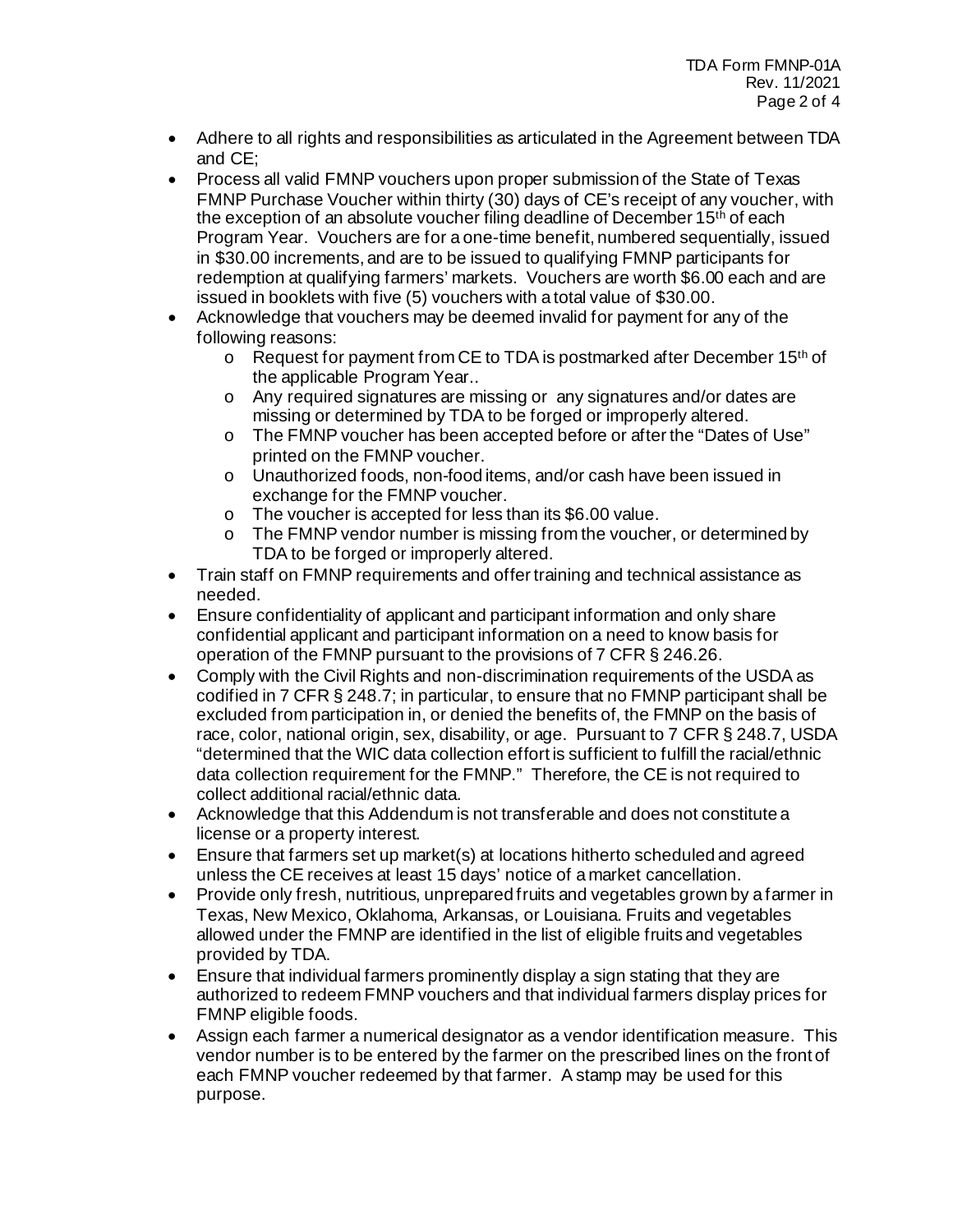- Accept only valid FMNP vouchers. A valid voucher will state the "Dates of Use," and must have the signature of the participant or authorized proxy and date of signature.
- Ensure participating farmers have the person receiving the foods sign and date the FMNP voucher on the lines designated "Signature of Participant or Authorized Proxy and Date."
- Remain accountable for actions of farmers and employees in the use of FMNP vouchers or provision of authorized foods.
- Accept FMNP vouchers only during the valid period printed on the face of the voucher.
- Enter the date on the FMNP voucher as the day on which the voucher was accepted in exchange for food.
- Provide fruits and vegetables to FMNP participants that are of the same quality and cost charged as that sold to other customers. Charging a higher price for eligible foods than that charged to other customers for the same foods may result in sanctions, up to and including termination of the Agreement between TDA and [insert name of CE]..
- Offer FMNP participants the same courtesies as offered to other customers.
- Submit vouchers/claims for reimbursement of FMNP vouchers in the manner prescribed by TDA no later than the last day to redeem vouchers as stated on the face of the voucher. The FMA is responsible for the safe delivery of FMNP vouchers and claims to the CE for payment.
- Ensure that farmers participating in the FMNP actually grow some of the FMNP eligible foods to sell at market. Persons who exclusively sell produce grown by someone else, or purchased at a terminal or grocery store, may not participate in the FMNP.
- Ensure that when farmers sell both FMNP eligible and ineligible produce, the ineligible produce is displayed separately and marked as not eligible for FMNP purchases.
- Do not redeem FMNP vouchers for less than their value and do not provide cash change for purchases.
- Do not charge sales tax on purchases made with FMNP vouchers.
- Do not bill or attempt to collect from FMNP participants any charges from any FMNP vouchers submitted to TDA for reimbursement but not paid by TDA.
- Indemnify and hold harmless TDA as well as officers, agents and employees of TDA from all claims, losses or suits accruing or resulting from personal injury caused by a defect, and/or illegal tampering with foods purchased with FMNP vouchers.
- Enter into a written agreement with each farmer within the FMA that is participating in the FMNP. Submit a copy of the FMA agreement with each farmer to TDA.
- Maintain a Farmers' Redemption List.
- Obtain written approval from TDA for all market locations where FMNP vouchers will be accepted prior to the acceptance of such vouchers at these locations. Submit a schedule of the FMA's market dates, times and location(s).
- Notify TDA if any farmer or farmers' market ceases operation prior to the end of the authorization period.
- Notify TDA of any market cancellation at least 15 days before market day.
- Abide by FMNP policies included in the Agreement between TDA and the CE, and all revisions made to the FMNP policies through written notice that are incorporated into that Agreement by reference.